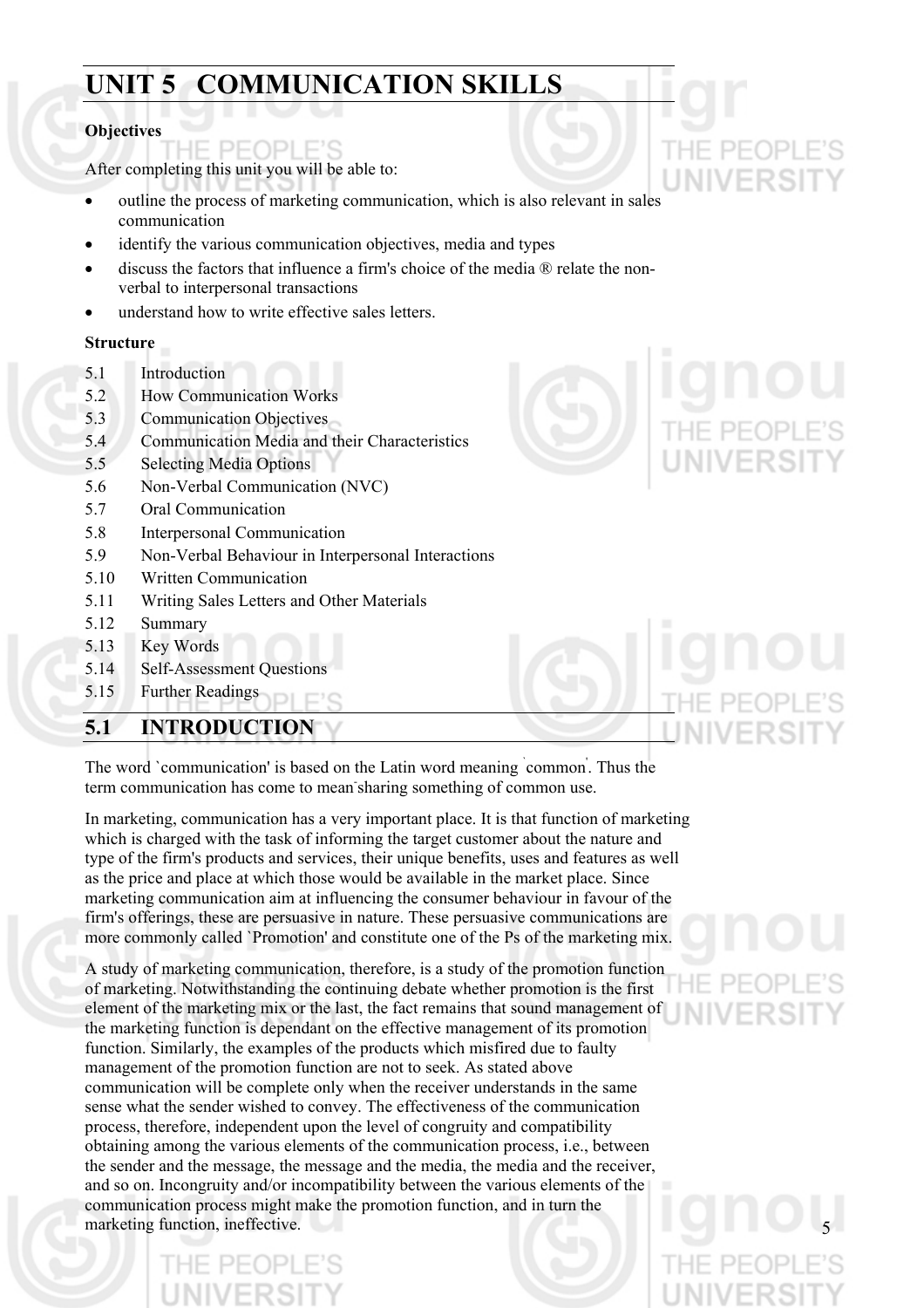Selling Skills: With growing competition in the market place, as well as the customers becoming better informed and more. choosy it is imperative now that marketing  $\left(\mathrm{S}\right)$ communications, of the right kind only are made to the right group of target buyers. In order to understand how the promotion function can be managed effectively let us begin by first taking a look at how communications work. **5.2 HOW COMMUNICATION WORKS.**  We know by now that communication, simply speaking, is sharing of information between the two parties. Such an exchange could be oral or written, personal or public using words, figure, symbols or a communication thereof. The process of communication beings when one party (called source, sender or communicator) wishes to communicate with another party (the receiver). Communication is complete when the receiver understands in the same sense what the sender wished to communicate. The various elements of a typical communication process are given in Figure 1. Figures 1: Elements of the Communication Process Who Says What How To Whom Encoding Media Decoding Senders (of Message) Receiver (of Message)

Examples Examples Examples Examples Examples Depending Words Newspapers Manufa-Individual Magazines upon Past Phrases cturers TV Expericen-Group Pictures Marketers Radio ce Companies Symbols Hoardings Perceptions Retailers Retailers Figures DirectMails Attitues Resellers Actions Telephone Other Signals Personal Publics visit With what effect Feedback Sales, complaints Inquiries

6

The various elements are (a) the source; (b) the target; (c) the message (transmitted); (d) the message (received); (e) the goal of the message; (f) the medium.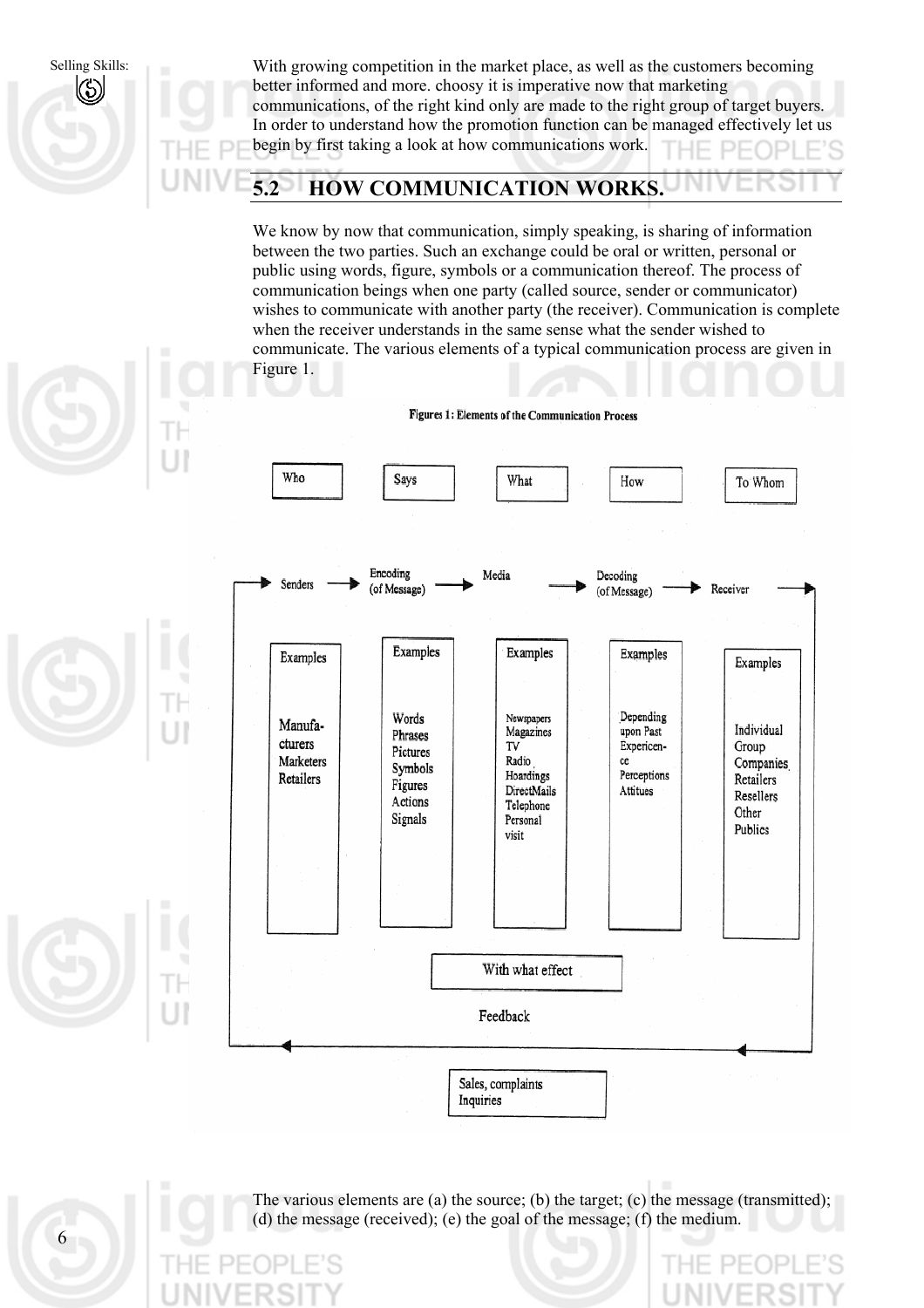#### **The Source**

The source of communication contributes to its effectiveness. A lot of research has been done on source credibility. One source may be more credible than others, and communication from such a source may produce more effective results. For.some messages a senior manager may be a more credible source, whereas for other types of messages a union leader may have higher credibility. It may be useful to determine the credibility level of the various sources for different categories of messages.

Some studies have been done on key communicators - the effective sources of communication.. Key communicators in villages,, influencing adoption of improved agricultural practices, were found to have higher social preference, greater contracts with change agents, higher communication skills, and higher adoption behaviour compared with low communications.

#### **The Target**

If the target of communication is receptive, the communication is likely to be effective. It may, therefore, be useful to assess a target's readiness and receptivity, and take necessary action to ensure a minimum level before sending the message. Communication should meet the target's needs. Receptivity may be determined by the perception of the source, his own need, and the instrumentality of communication (that the act of communication will satisfy his felt need).

#### **The Message and its Goal**

The. message may be one of three types: information, a feeling, or a request for action. Communication of ideas and knowledge are communication of information. Communication of concerns, reactions, pleasant or unpleasant feelings, attitudes, likes and dislikes relate to the second category of massage (feeling). In addition to these two types of messages, a message may relate to orders or requests to do certain things.

#### **The Media**

The media used in communication can be classified in several ways. Media may be verbal or non-verbal. Non-verbal communication is an important as, and in some cases even more - important than verbal communication. Non-verbal communication includes such a variety of behaviour that these cannot be enumerated. Even silence may be eloquent and may I communicate a message. In. attitudes and values, nonverbal communication is much more influential. Researches have shown that one of the most effective way of developing social skills and attitudes is modeling , living the values and attitudes you want to others to practice. People learn more from what they experience than what they bear. In an organisation the message of a General Manager orally delivered about the importance of technical people may have no effect if he himself does not have respect for them, and may often overrule the decision recommended by them on the basis of analysis of technical data.

A verbal medium can either be in written or oral form, and either in a face-to-face or distance situation. Letters and telephones are the distance media.

### **5.3 COMMUNICATION OBJECTIVES**

Mutually satisfying exchange being the ultimate goal of marketing, the role of promotion, therefore, is to encourage such an exchange through linking communications with the product adoption process of the buyer. Motivating the adoption of the promoted product as well as effecting the desired change in the consumer behaviour then are the goals of the promotion function. The attainment of these goals presupposes that product purchase process be understood by the marketers before marketing communications are designed. While there are many models that help to conceptualise the-buying process, two very specific models that aid in understanding the buying process as well as in framing communication are; ` **AIDAS** ' and '**Hierarchy-of-effects'** models.



#### Communication Skills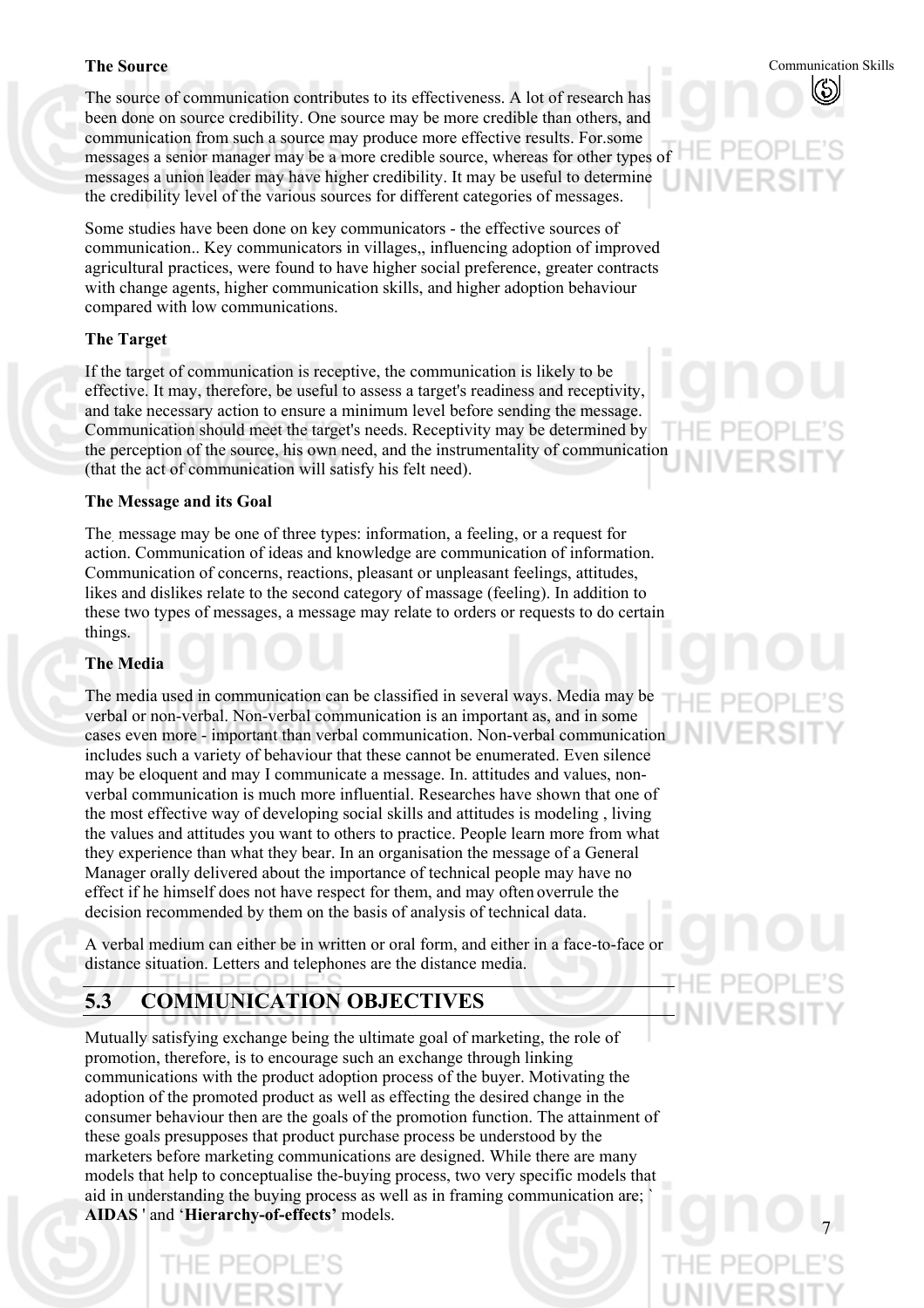Selling Skills:



The AIDA acronym stands for : Attention (also called awareness), Interest, Desire and Action. According to AIDA model, a marketer should begin by **wining attention or gaining awareness, creating interest, inspiring desire and precipitating the action for purchase,** in the prospects in order to enable its product to be adopted by the target public.

Under the **hierarchy-off-effects** model, the buyers purchase decision is preceded by steps. such as conviction about the product benefits, preference for the brand, **liking**  for the brand**, knowledge** relating to the benefits and features of the product, after an awareness of the product has been gained.

The basic implication of these models is that the function of persuasive communication or promotion should be handled deftly at every stage of the buyer's adoption process. Based on Lavidge and Steiner research, Gaedeke and Tootelian illustrate the various promotional tools that might be relevant to each stage of the hierarchy-of-effects model which is given in Figure 2. This Figure also brings out the variety of promotional tools that are available to marketers for making marketing communications.

Figure 2: Promotion and the Hierarchy-of-effects Model

| Hierarchy-of-effects stage<br>(movemennt toward purchase) | promotion that might be<br>relevant to various stage                                                                   |
|-----------------------------------------------------------|------------------------------------------------------------------------------------------------------------------------|
| Awareness<br>Knowledge                                    | Teaser Campaigns<br>Jingles and slogans<br>classified ads<br>Point-of-purchase displays<br>Publicity                   |
| Linking<br>Preference                                     | Informative or descriptive ads<br>Status or glamour appeals<br>Demonstration<br>Image ads<br>Comparision ads           |
| Conviction<br>Purchase                                    | Testimonials<br>Coupons, discounts, other incentives<br>Point-of-purchase displays<br>Retail Store ads<br>Reminder ads |



### **Activity 1**

If your company is launching a product in a new product category in which there is no competitors, what would be your promotional objectives? Why? .........................................................................................................................................

......................................................................................................................................... ......................................................................................................................................... .........................................................................................................................................

#### **5.4 COMMUNICATION MEDIA AND THEIR CHARACTERISTICS**

For marketing communication, or in the sales function we use a.variety of communication media, both written and oral. It is, therefore, important that before we start discussion on sales communications, let us first see the differences between any written and oral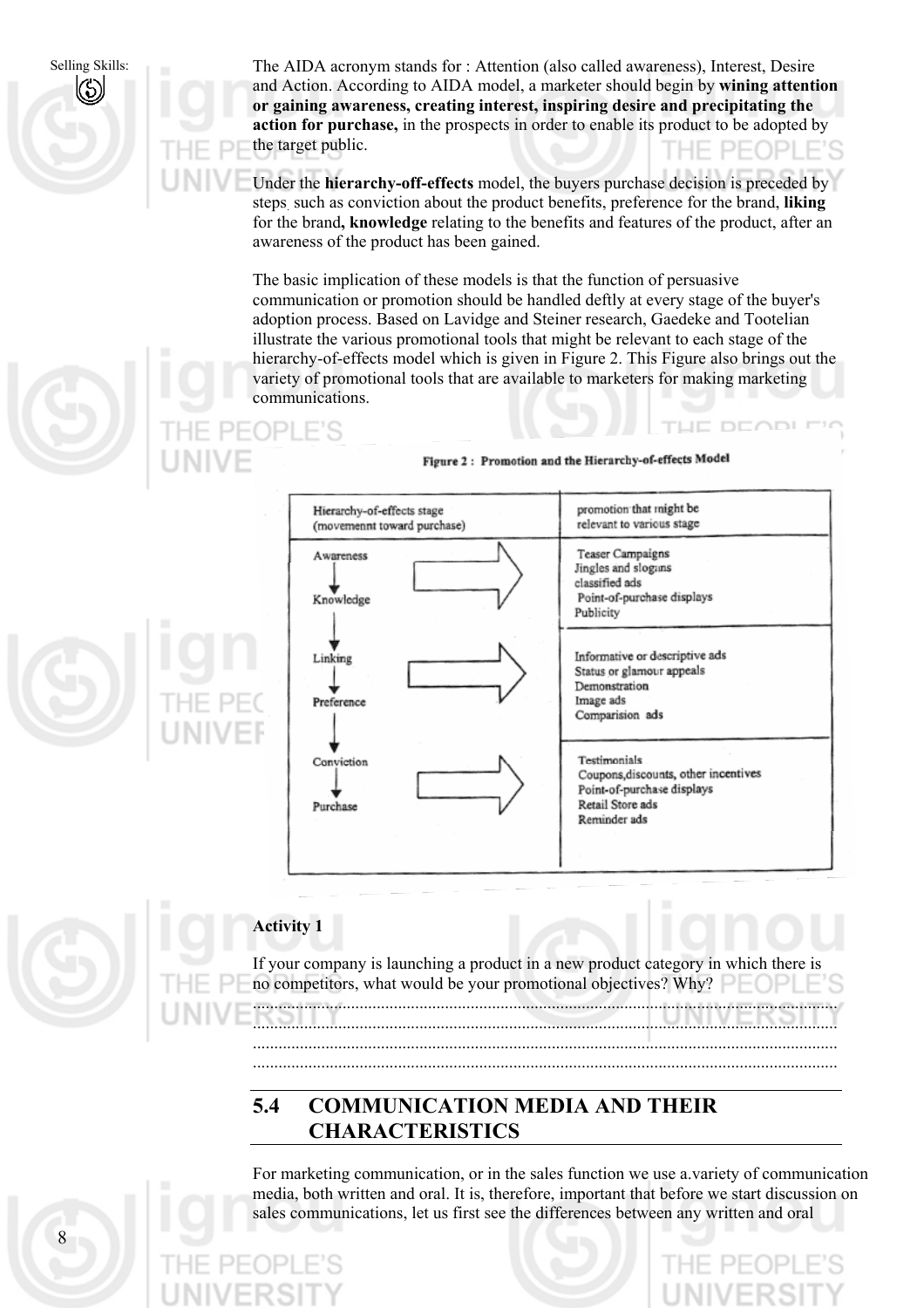communication. These differences are summarised in Figure 3. It is important to understand these differences clearly before we plan our sales communication.

| <b>Communication Mix</b> | Written                | Oral                                |
|--------------------------|------------------------|-------------------------------------|
| <b>PURPOSE</b>           | Analytical & Reasoning | Assimilative & Emotive              |
| <b>AUDIENCE</b>          | Non-Interactive        | Interactive                         |
| <b>MEDIUM</b>            | Frozen (Verbal) Seeing | Fluid (Verbal & Non-verbal, Bearing |
| MESSAGE                  | Complicated/Long       | Simple/Short                        |
| FEEDBACK                 | None or Delayed        | Quick & Immediate                   |
| TIME                     | Long/Flexible          | Short/Inflexible                    |
| <b>PLACE</b>             | Non-restrictive        | Restrictive                         |
| <b>COST</b>              | High                   | Low                                 |

**Figure 3 : Differences between Written and Oral Communication** 

**Source:** Srinivas Rao "Purposive Presentation Mix, copyright Q 1979 by the Indian Institute of Management, Ahmedabad.

- **i) Purpose:** Any document is written with a purpose to analyse the situation and to give reasoning for the recommendations which were being made. Whereas an oral presentation is assimilative and emotive. Speaker has to make his/her presentation impactful by involving himself/herself with the topic' or subject. Speaker is an integral part of the message, and therefore the challenge is in selecting the right combinations of facial expressions, tone of voice, gestures, postures etc.
- **ii) Audience:** The other difference is that in an oral presentation the audience are interactive, i.e., you can read the audience's reaction in their body language and you may accordingly adjust your message if desi<sup>r</sup>ed. While in a written communication the audience, are non-interactive as you write down a message to send across and you may not have any interaction with the receiver.
- **iii) Medium :** In a written communication, whatever you write or illustrate is frozen in words and visuals. While in the case of oral presentation the medium is fluid. The audio-visual aids, their synchronisation with verbal, body language, atmosphere, etc., can make a sales presentation successful.

The non-verbal, particularly in oral presentation is of extreme importance. Your facial expressions, tone of voice, gestures etc. help to make spoken words clear, meaningful, convincing and effective.

- **iv) Message:** In a written communication the message is invariably long and complex, whereas an oral presentation has to be short and simple. For example, if you are making a presentation on a report you have written, you can make your presentation in the form of paper reading. Imagine how much time you would require to read a fifty page report and do you think that the audience will have patience to listen to you for that long? Therefore, you have to tailor your message which should appeal to your audience and for this reason it should be small and simple.
- **v) Feedback:** The chief advantage of oral communication is the opportunity for an instant feedback. This channel or medium can be effectively used when you don't require a permanent record of feedback. In a written communication invariably the feedback is delayed or it doesn't exist at all.
- **vi) Time, Place, Cost:** These are the other three points of differentiation between oral and written communication. A presentation has to be made at an allotted place, on a predecided date and time, while in written communication the place is non-restrictive and time is flexible. As far as the cost aspects are concerned, in general, cost of an oral presentation is low as compared to written communication, unless one is using sophisticated high-tech. equipment.

 $\vdash$  PF(

9

#### Communication Skills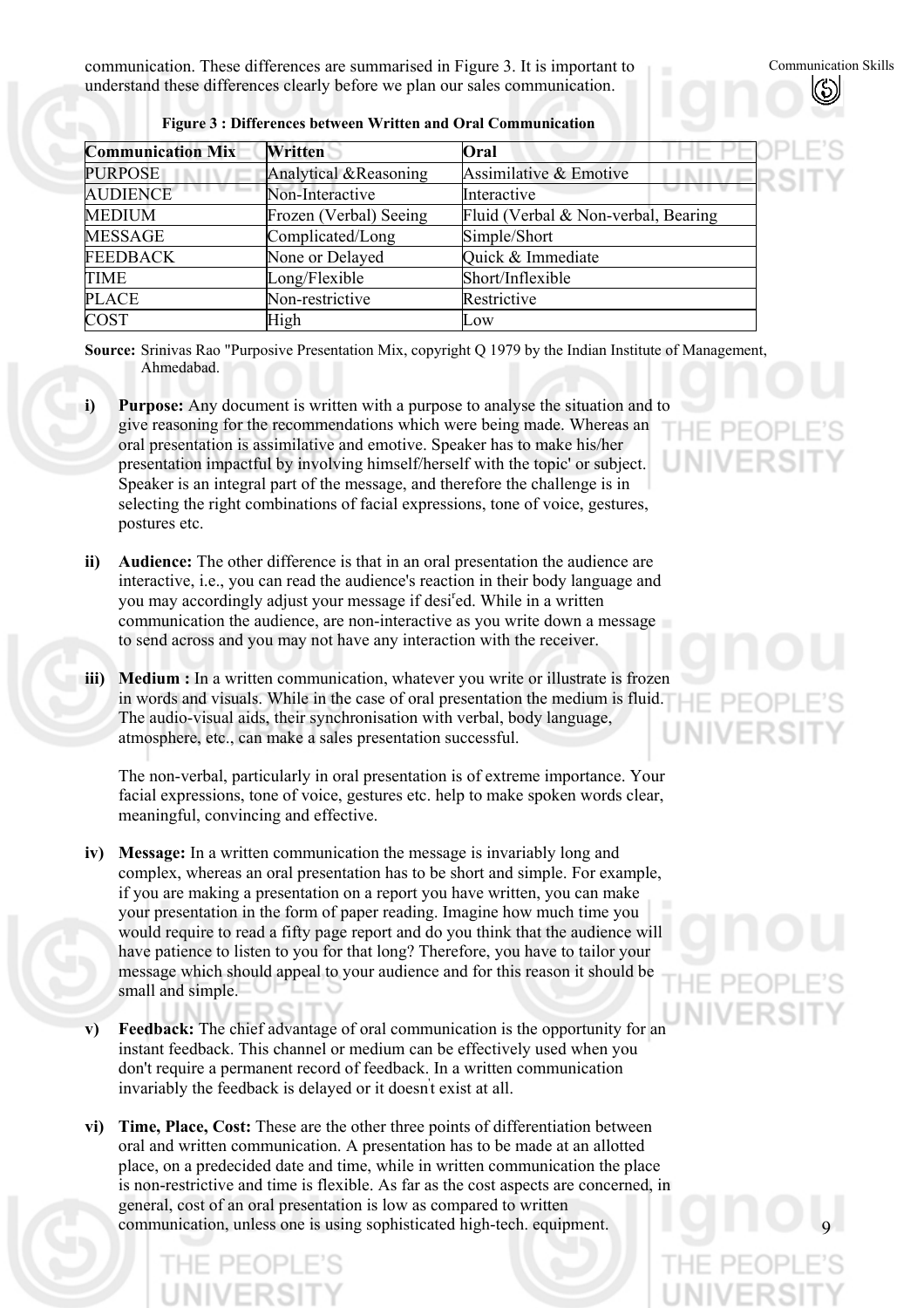Selling Skills:

After noticing the difference between oral presentation and written report you should be now clear that an oral presentation is just not reading a prepared text; rather it is an interactive situation with the audience, where your non-verbal matters and the challenge is in putting across your message in a simple and short form, which your audience can comprehend and retain. You also use body language to influence clarity.

### **5.5 SELECTING MEDIA OPTIONS**

There are no hard and fast rules about which channel of communication to choose. Whether you should speak or whether you should write depends on the context. Decisions about communicating, either individually to a group, may depend on the personalities of the people involved. Nevertheless, it's possible to establish some guidelines, based on common sense.

#### You write when:

you or the reader wants a record of the communication; you don't need an answer but are simply supplying information; the receiver is preoccupied with other pressing matters; the information is complicated or detailed; costs of telephoning are excessive.

#### You talk when:

you want to encourage discussion; you need a quick response; you want to foster a personal relationship; you want to build group rapport; You are dealing with a personal or sensitive matter.

Aside from whether you write or speak the particular medium you choose can affect the reception of your message. The term medium overlaps the term channel but usually has a more specific meaning, referring to the vehicle or mechanism you choose to communicate, whether a meeting, the telephone, a memo, or sophisticated technology. When Marshal McLuhan said, "The medium is the message," he may have overstated the case, but there's no doubt that the choice of medium influences how messages are interpreted.





Source: Adapted from R.Lengel and R. Datt "The Selection of Communication Media as an Executive Skill." Executive, 2:3 (1988), 225-232.

One way of attacking the problem of choice is to think about the "richness" of the medium; that is, the number of different ways a message can be inferred or reinforced. For example , a telephone is a richer medium than a newsletter, because the receiver can listen to tone as well as to the words, and can question the sender. Similarly, television is richer than radio, because it permits seeing as well as hearing. Lengel and Daft have suggested that the more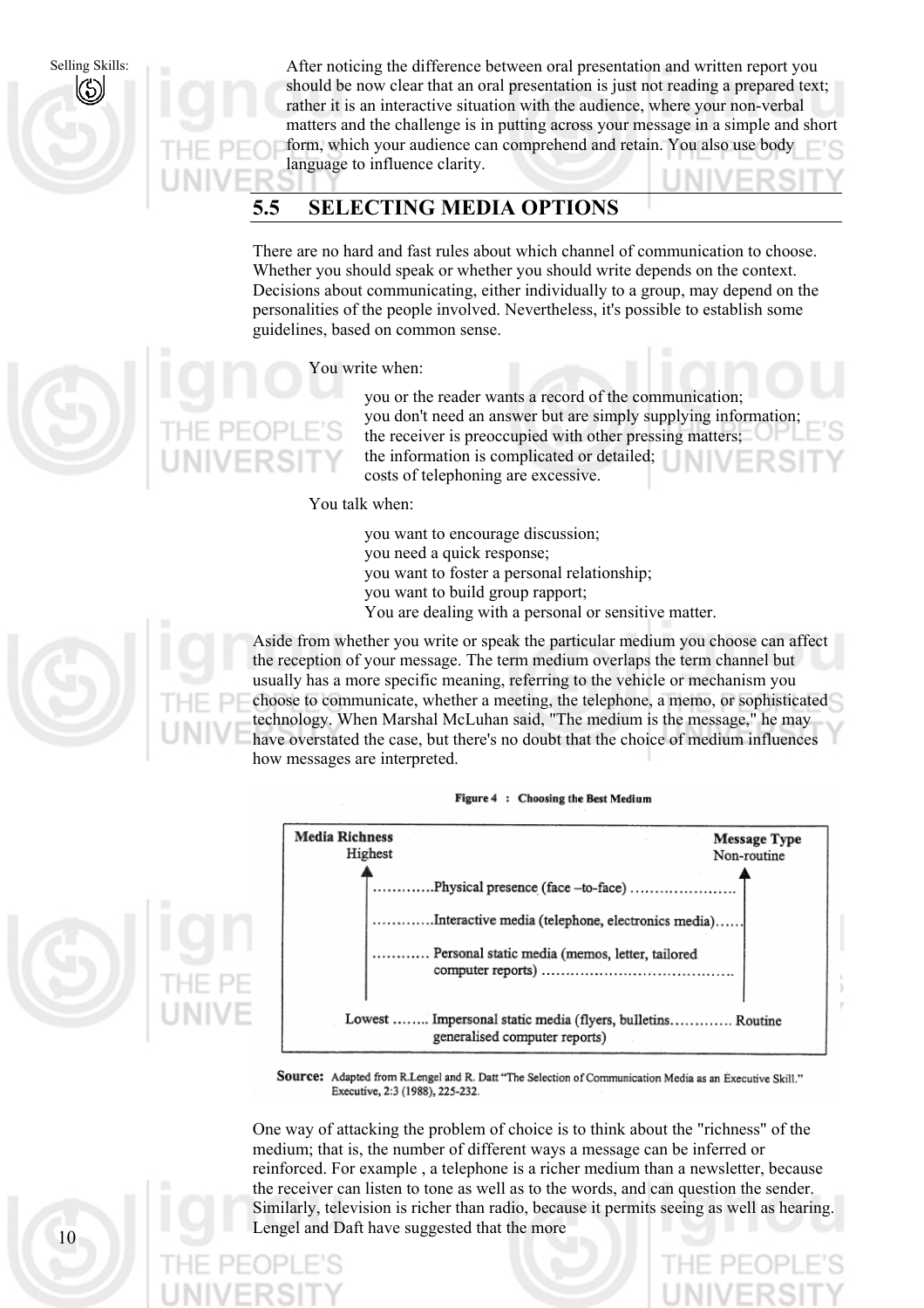complicated or controversial the information, the richer the medium you should use. As Figure 4 shows, a memo works well for a routine message, but for news about plant layoffs, a face-to-face meeting would be better.

#### **5.6 NON-VERBAL COMMUNICATION (NYC)**

Non-verbal means of communication include all communication forms that involves neither written nor spoken words, but occur without the use of words. Some of the types are as follows:

- Body Movements : Kinesics
- Space : Proxemics
- Voice Patterns : Paralanguage
- Time : Chronemics
- Touch
- Colour<sub>.</sub>
- Layout/Design/Graphics
- **Objects**

#### **Kinesics**

When communicating. with others in a face-to-face situation our entire body participates in communication, which is called body language, like

- Facial Expression
- Eye Contact
- **Gestures**
- Posture, movements etc.

Like all other forms of communication, non-verbal message should be sincerely planned otherwise gesture & body movements usually appear to be just that faked. Use gestures naturally to reinforce the meaning you are expressing through words. Too much shuffling of gestures, postures is distracting & annoying.

### **Space : Proxemics**

Special change gives tone to a communication. It accents it and at times even overrides the spoken words. Proxemics involves how we arrange personal space and what we arrange in it. It is said that each one of us have four space circles around us ,which are as follows:

First, consider the one & half feet circle around you. Only special but a few people are permitted here - Intimate Space

Second, inspect the four feet, beyond the first circle, friendly conversations and spontaneous communications normally occur here - Personal Space

Third, examine the personal space 4-12 feet around you. It is used more formally i.e., for business or social situations

Last, observe the space beyond 12-16 feet things of least significance occur here - Public Space

A "Superior" can, by placing himself physically extremely close to a subordinate create a certain type of atmosphere or otherwise.

#### **Voice & Non-Verbal Vocalisation - Paralanguage**

When we speak apart from the spoken words, the manner in which a word was spoken, relates to paralanguage. In paralanguage we consider two aspects. First is the voice set which

Communication Skills

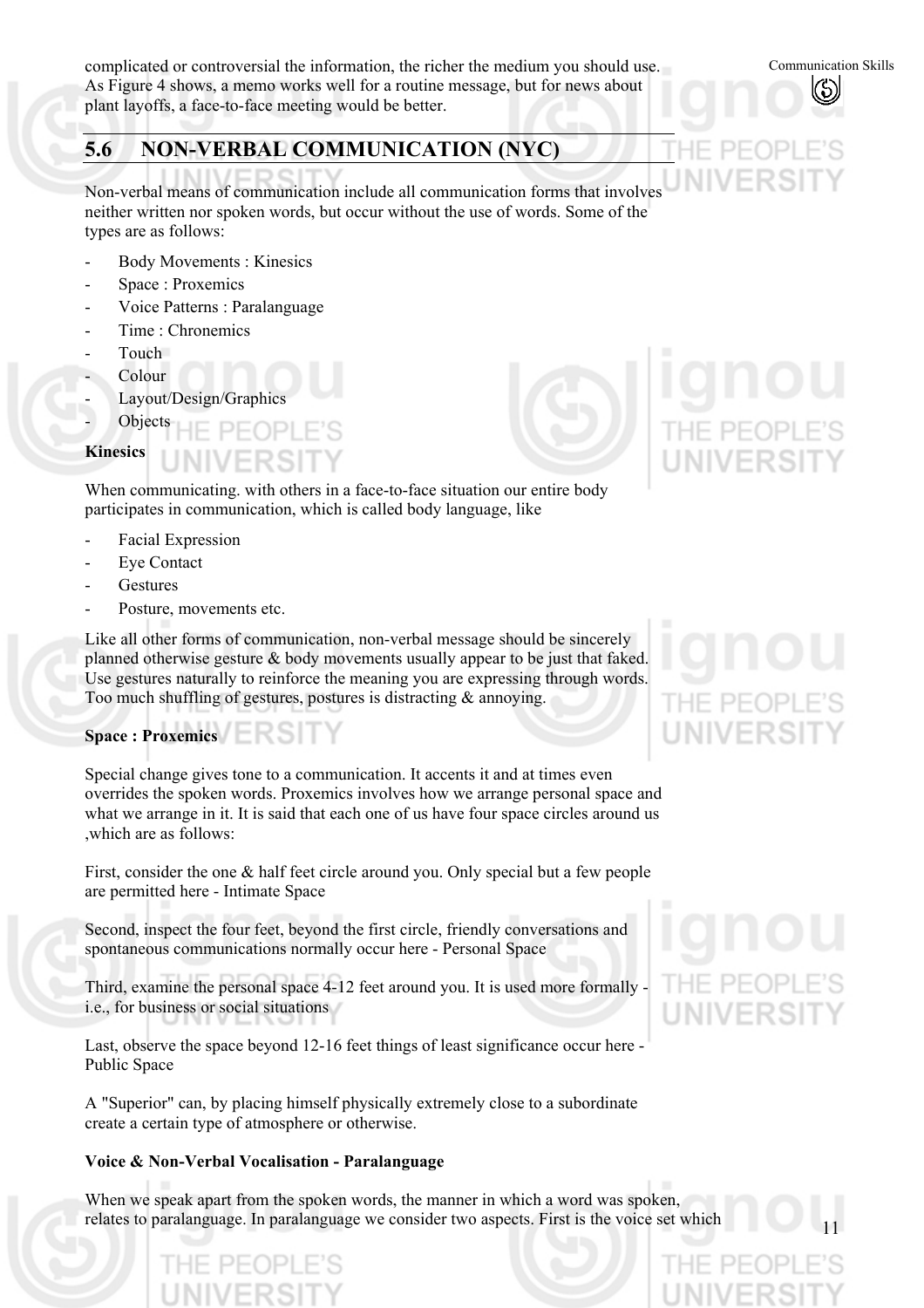Selling Skills:



includes various measurements of voice in terms of intensity are pitch. Rhythm and resonance. These can be measured through some physical instruments used for measuring sound.

The second is the -un-Verbal Vocalisation which includes laughing, crying, verbal pause & interludes of silence like: "AH's," "OH's"………etc…

### **5.7 ORAL COMMUNICATION**

Communication to most of us means writing something for someone. When it comes to improving communication skills we are only concerned with improving written communication skills and we don't pay any attention to improving our oral communication skills. We even think that there is no scope for improvement and we therefore don't even attempt.

According to a research, an average manager in general spends only 9% of his/her time in writing, 16% in reading, 30% in speaking and 45% in listening, as shown in the following figure 1:

Oral Communication doesn't mean speaking only i.e., public speaking, making business presentations, participating or conducting meetings, interviews, etc, but it also includes listening.

It is said that communication begins with listening and the fact is that you can't be an effective speaker unless you are a good listener - one can't speak unless one listens.

#### **Significance of Oral Communication**

Oral Conununication, which is face to face communication with others, has its own benefits. Not only does it provides the opportunity for feedback but when people communicate orally they are able to interact, they can ask questions and even test their understanding of the message. in addition people can also relate and comprehend the non-verbal, that serves far more than words. By observing facial expressions, eye contact, tone of voice, gestures, postures etc., one can understand the message better. Oral communication also makes people feel good as it satisfies one of our deepest needs of being part of a community, group identity and high morale.

The only shortcoming of oral communication is that more often than not it is spontaneous and if you communicate incorrectly your message will not go understood.

It is primarily due to this r<sup>e</sup>ason one <sup>n</sup>eeds to develop effective oral communication skills as a message, if not understood at appropriate time, can lead to disaster.

#### **Levels of Oral Communication**

The hierarchical nature of the five basic levels and corresponding types of oral communication are shown in the given figure5.



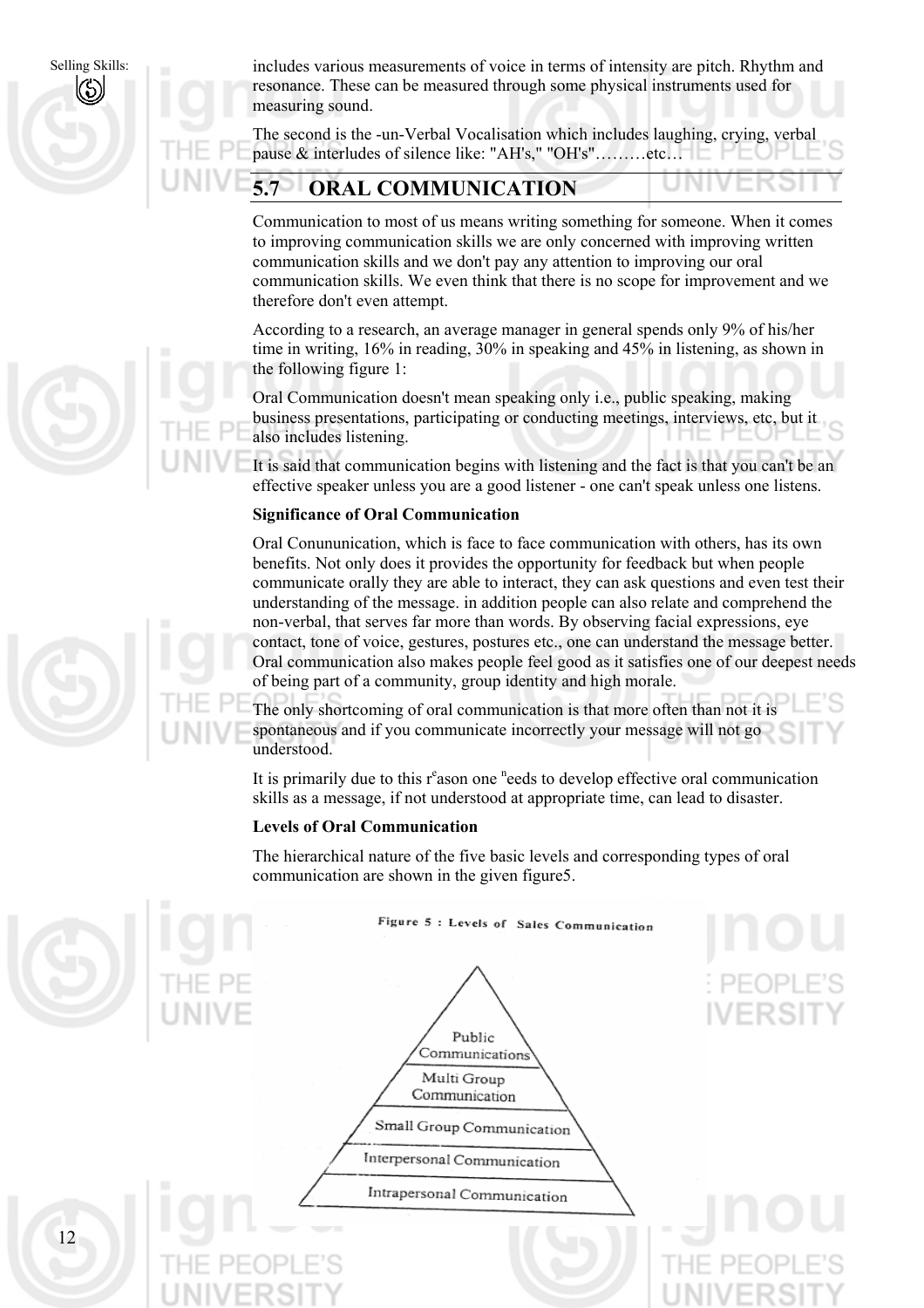#### **Interpersonal Communication**

This is most basic form of communication relating to listening, observing and interpreting. We all process the information which we receive. Each one of us observe things and draw meaning out of it. When we talk to someone we listen. The degree of attention we are able to give to the speaker, would determine our understanding. We also observe body language, the manner in which a word is spoken, facial expressions, etc., and we reassure ourselves that the meaning we have drawn out of this information which we received is correct.

#### **Interpersonal Communication**

Interpersonal Communication builds on the intrapersonal level, by adding another person to the communication situation and introducing a dyadic relationship. A dyad is defined as two persons who seek to exchange information, which could be a situation like interviewing, telephoning or dictating. In each of these situations also one has to decide what to say, when to say, how to say etc.

#### **Group Communication**

The group communication is further divided into two levels - small group and multigroup. Small group communications in turn builds on dimensions of group dynamics and multiple interpersonal relationships to the communication situation. Multi-group communication exists through the combination of three other levels (Intrapersonal, Interpersonal and Small group) involving coordination with a large number of people involved in the shared accomplishment of complex goods. It is therefore important to recognise group communication at the small group and multi-group levels. Various types of meetings, training situations, committees, etc. fall in this category. Arid in such cases the group communication has to be effective, otherwise it may not help to meet the objectives for which the group is meeting.

#### **Public or Mass Communication**

In addition to the above levels of communication, there are other forms of communication also. These additional forms of communication are public communication or mass communication. Public communication takes place when one person or a small number of people address a larger group of people. Although the speaker assumes the major responsibility for public communication and sends the preponderance of verbal messages, the speaker is not the only person engaging in communication. The audience sends messages to the speaker, primarily through nonverbal channels. Speeches, lectures, oral reports and dramatic performances are Be different form of public communication.

In a situation of public or mass communication one should be very selective and specific. A number of times an unclear statement made orally to a large group might be interpreted differently by different people who can further complicate a situation, rather than solving it.

In sum, as a corporate manager when you communicate, you communicate at different levels, at each level you spend your time differentially. However, all these five levels namely; interpersonal, interpersonal, small group, multi group and public communication are important. To be successful as a manager, therefore, you need to develop skills to communicate effectively all the levels of communication.

## **5.8 INTERPERSONAL COMMUNICATION PROCESS**

Interpersonal communication is the basis of most interactions in organisation. Persons in organisations interact with the others within their own groups, across groups, and across levels. The effectiveness of these communication may contribute a great deal to the smooth functioning of organisations.

Interpersonal communication can be defined as the process of sharing of goal-oriented messages between two or more sources through a medium or media. Communication is a process. It consists of several units. The basic unit of communication can be called a communication act. This can be defined as follows: **A communication act** is the

Communication Skills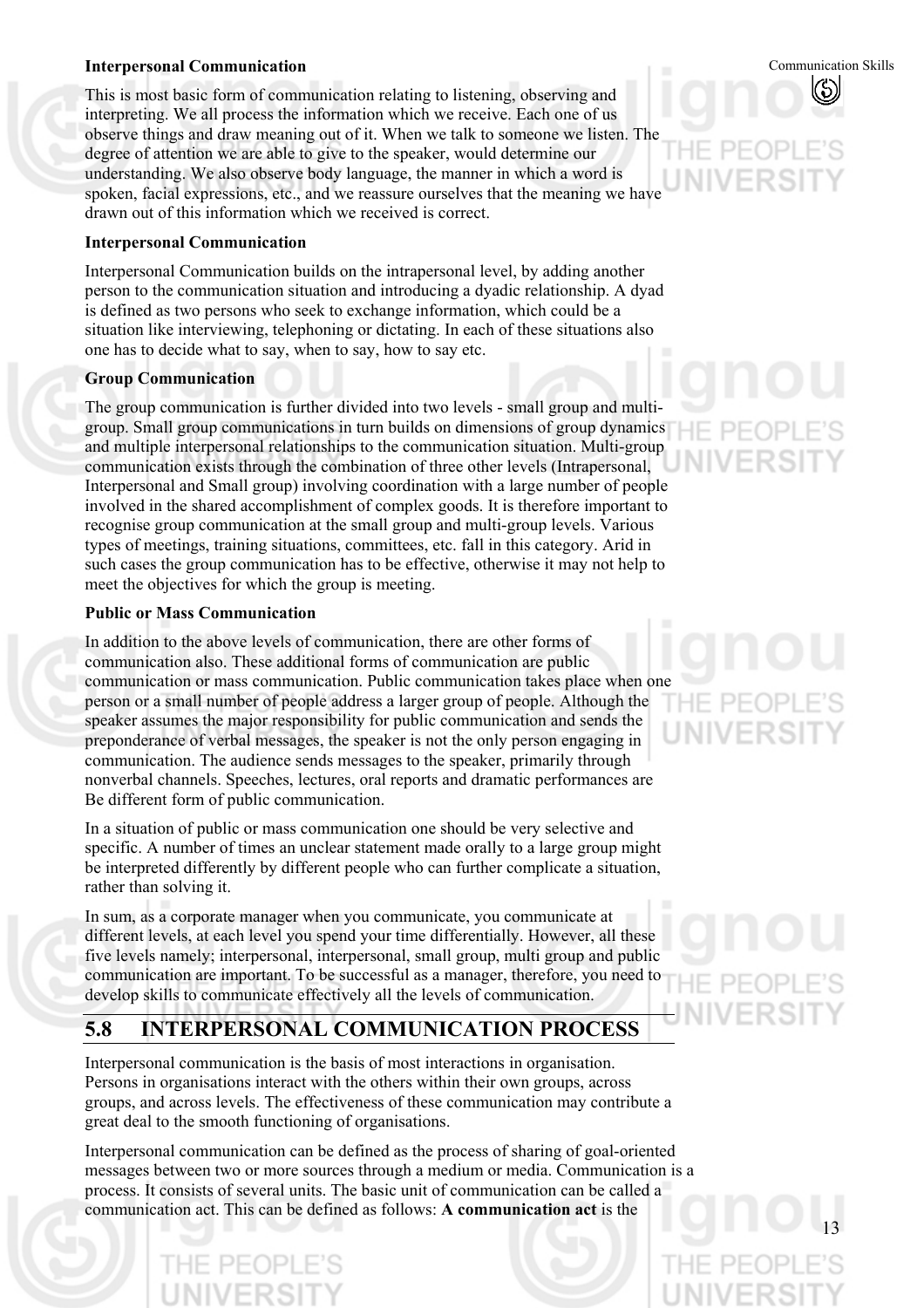

transmission , through a medium or media , of a goal- oriented message from source to and its reception by ,a target.

Most of the time in a day is spent in some sort of interpersonal situation rather than all by oneself without being a member of a group. Most of the daily experience was based on interaction with other human beings. Some experiences in these relationships are joyful and others may be upsetting or remained stagnant or have even been abandoned. Understanding these relationships will help you develop and improve relationships. This leads to Interpersonal competence `Interpersonal Competence refers to the degree to which one is accurately aware of impact on others and to the impact of others on you.

A person in an organisation is surrounded by three other types of persons: Superiors, colleagues and subordinates. Besides there three types of role one has to interact with a lot of other people from different positions. Consumers, suppliers, people from regulatory agencies, general public, etc.

The determinants of interpersonal behaviour are :

**Self-concept:** Self-concept is a reflection of all the past experiences one has with others and includes characteristics with differentiates from others. Once self-concept is established and certain specific patterns of behaviour are adopted, it tends to resist change. In order to maintain interpersonal environment arid-to maximise congruence of harmony, certain mechanisms are used.

- 1. Misperception: Misperceiving how others look at you.
- 2. Selective Interaction: Interact with those persons who can establish a congruent state
- 3. Selective Evaluation of the other person
- 4. Selective Evaluation of self
- 5. Response Evocation: Behave in a way that results in others behaving towards you in an amicable manner.

People need people for three main interpersonal needs:

- 1. Inclusion the need for interaction and association
- 2. Control the need for control and power
- 3. Affection the need of love and affection.



When a group begins to interact and acquire information of others views and attitudes bonds of attraction form most strongly between those who hold similar views towards things that are important and relevant to both. A person likes others who have the same feeling towards him or her as that person has toward himself or herself. This reinforces one's self-concept and facilitates interpersonal relations. People interact more frequently with those who are perceived as confirming their self-concept to the greatest extent.

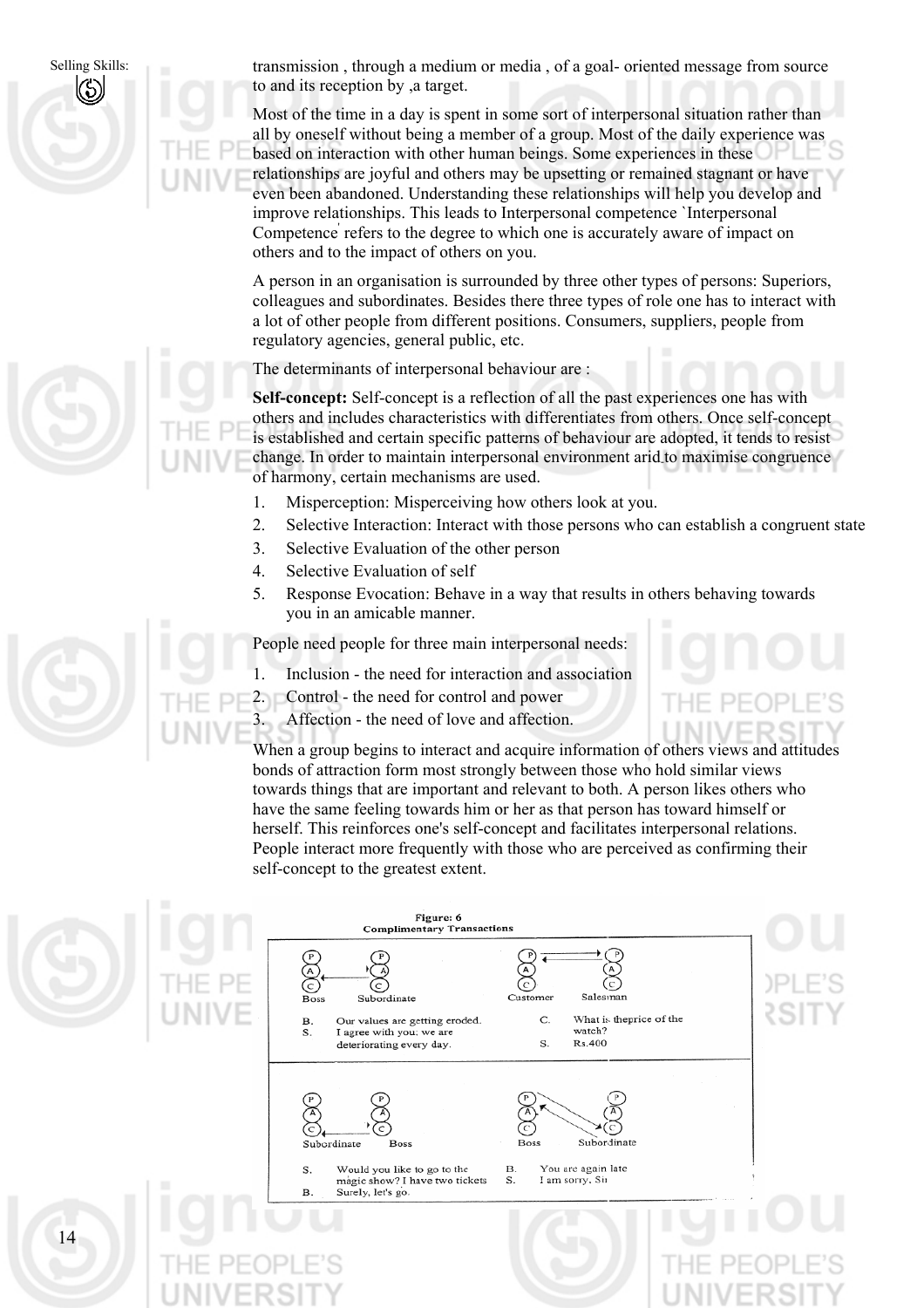

There are four stages of developing interpersonal relationship:

- 1). Forming first impressions
- 2). Developing mutual expectations
- 3). Honouring Psychological contracts
- 4). Developing trusts and influence.

First impressions though often not right are lasting impressions. First impressions are lasting because they influence the way in which people see subsequent data about the perceived object or person. When people are mutually impressed, they are more likely to enter into a long-term relationship. When this happens, they develop certain expectations about each other. An effective inter or work relationship cannot develop and be maintained unless the participants are willing to honour their psychological contracts. The results of the meeting the psychological contract is an increased level of trust and influence. When the parties to the contract are able to meet their mutual expectations, the relationship produces mutual trust and favourable sentiment.

In `developing interpersonal skills', interpersonal competence can be greatly enhanced by enlarging `Arena' with the help of feedback and self-disclosure. Arena represents the `public Self that is known to the self and others. Development of cooperative relationships is facilitated when there are shared goals, mutually perceived power and the minimum level of distrust. Thus, it shows that interpersonal relations cannot flourish unless the parties are prepared to take certain interpersonal risks.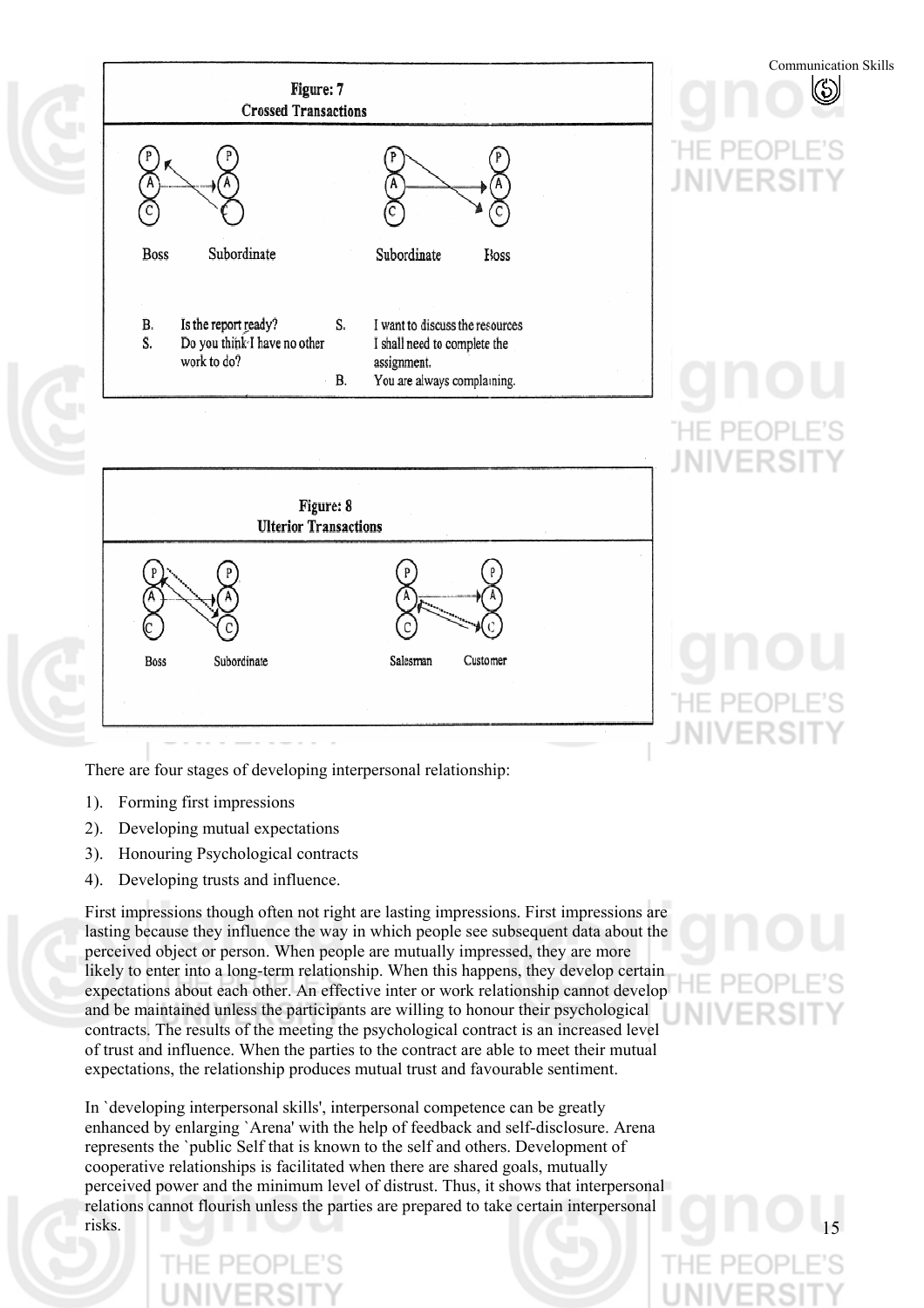







A message sent may not be simple one. To use Transactional Analysis (TA) terminology a message sent may have two targets (of ego states). There may be an overt message (open and expressed). But it may also contain a convert message (a hidden one). Transactions with such messages are called ulterior transactions. Figure 8 shows these transactions.

In the definition of communication a distraction is made between the transmitted message and the received message. The received message (the interpretation) may not be the same as the transmitted message. For example, a message of feelings may be transmitted by an employee when he narrates an experience to his boss, but the latter may receive only the information message, and not the feeling message. Or, a boss may transmit a message of negative feelings (he may receive a message of sarcasm when the boos may actually be expressing appreciation). There is no guarantee that the transmitted and received messages will be the same. In many cases these turn out to be different, and this distortion causes problems.

#### **5.9 NON-VERBAL BEHAVIOUR IN INTER-PERSONAL INTERACTIONS**

Having discussed the various forms of non-verbal communication and also the interpersonal communication, let us now relate the two. This will help you to understand the relevance of observing the non-verbal during a sales interactions, which is the most common interpersonal communication situation, a sales person face.

Most human feelings, a emotional and thoughts can be communicated through a mix of non verbal forms of communication. Let us take some typical examples, as shown in figure 9.



Figure 9 : Non- verbal Communication



Source : John Ldstone, Manual Sales Negotiations, (England : Govers, 1991), p. 214.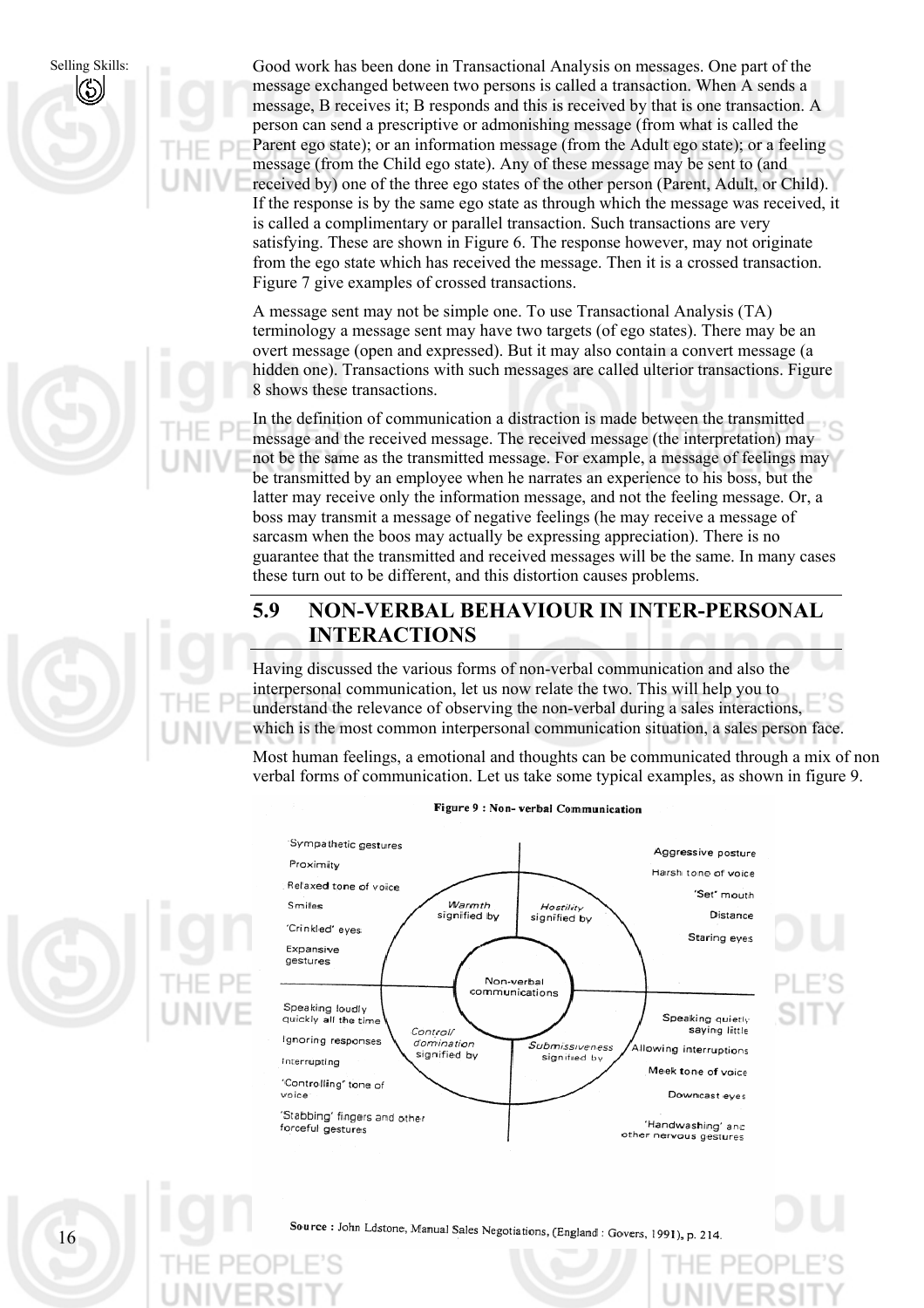You would appreciate that facial expressions, gestures and postures can convey quite a few feelings and emotional responses.

For example, crinkled eyes convey warmth, staring eyes convey hostility and downcast eves suggest submissiveness.

Facial Expressions : **EXPRESSION** 

Similarly, a smile on the face conveys a liking far the other; as against a 'serious' facial expressions. In figure 10, types of facial expressions have been shown, to further illustrate the point.

**Figure 10 : Facial Expressions Conveying Acceptance - Rejection and Interest - Disinterest** 



# FR

Communication Skills

(හි)

**JNIVERSI** 

# E PE( **IIVERS**

**HE PEC JNIVERSIT**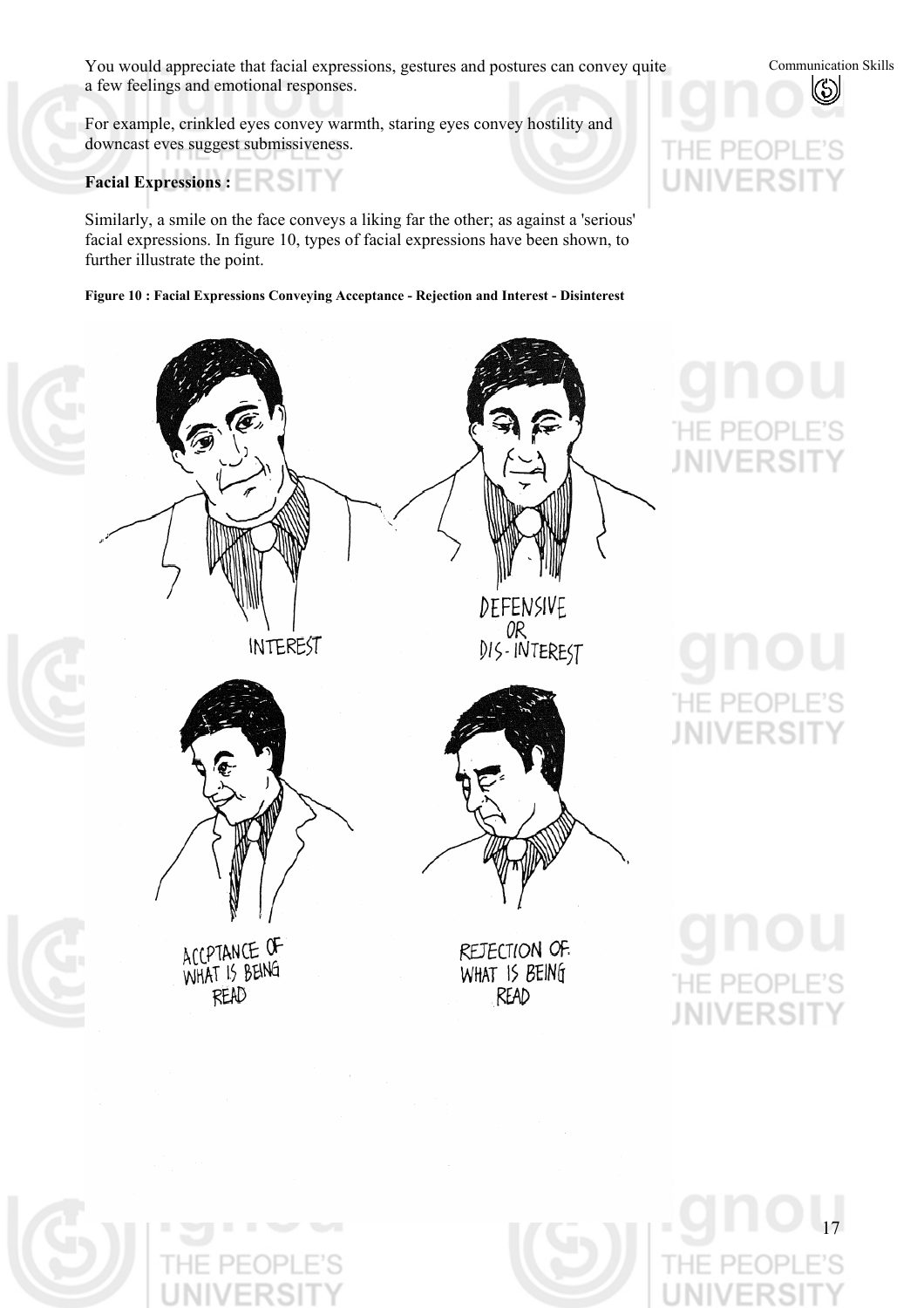

Gestures can also convey various emotional responses. In the figure 11 we have taken six examples to illustrate the point. You may notice from these illustrations that the way you position you hand against the face, would change the meaning. For example, hands on chin with pointing up figure held to the cheek, might suggest critical comparison. The same hand when shifts to the nose would convey reluctance and when it is held against the lips, it conveys, disbelief.

Further, hand movements i.e., gestures, can also help in supplementing you message or describe things clearly, during a sales presentations. (Detailed discussion on the gestures in relation to a presentation has been given in Unit 6.

**Figure 11 : Position of the hand and its gestures : Placement on the face** 



Postures, i.e., body position can also convey messages or responses.

Assume that in a sales presentation your prospect holds his face between his hands and bends forward to place elbows on the legs, near the knees. You would obviously draw a meaning that the person got bored with your prepositions.

Similarly postures can convey to you whether your prospect is defensive, resentful, enthusiastic or open-minded about your proposals, as shown in the figure 12.





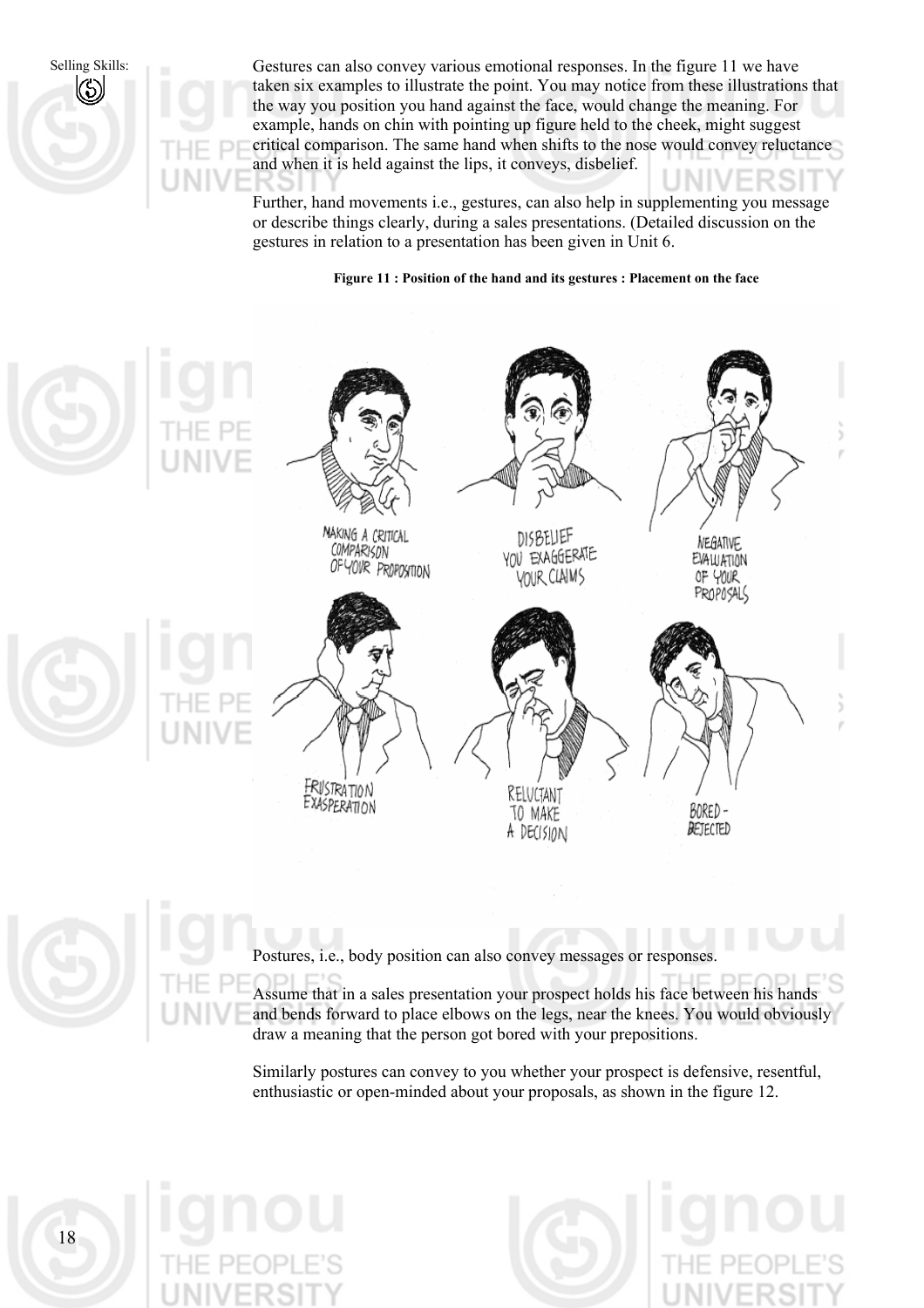Figure 12: Postures in Interpersonal Interaction



(5) **JNIVERS** 

Communication Skills

# **JNIVERS**







BORED OR DEJECTED ENTHUSIASTIC OPEN MINDED READINESS TO GET GOING BY YOUR PROPOSITIOT ABOUT YOUR PROPOSICS

To win a customer, in all sales interactions, it is important to take the feedback, continuously. The feedback can help you to re-adjust your message, clarify the doubts, or supplement the sales talk with more information. This feedback invariably, can be taken by observing the body language of your prospective customer. You may observe the facial expressions, gestures or postures.

Each of these forms of non-verbal communication, can give you a feedback about the response of your customer which can help you in effectively adopting your message to win a sales or a customer.

# **5.10 WRITTEN COMMUNICATION**

A good salesperson has strong written communication skills very often as a salesperson you are required to write to your customers. Also a salesperson has to communicate with different people within the organization.

The purpose of writing is to communicate a thought, an idea, feeling or fact. The more concrete and concise these elements in a communication, the more easy it is for a reader to respond to your communication. Also make sure that when you are writing you don't miss out on some essential detail e.g. you are informing your key customers about the launch of a new product, but forget to write to them where and whom to contact for the product. How irritated your customer will feel.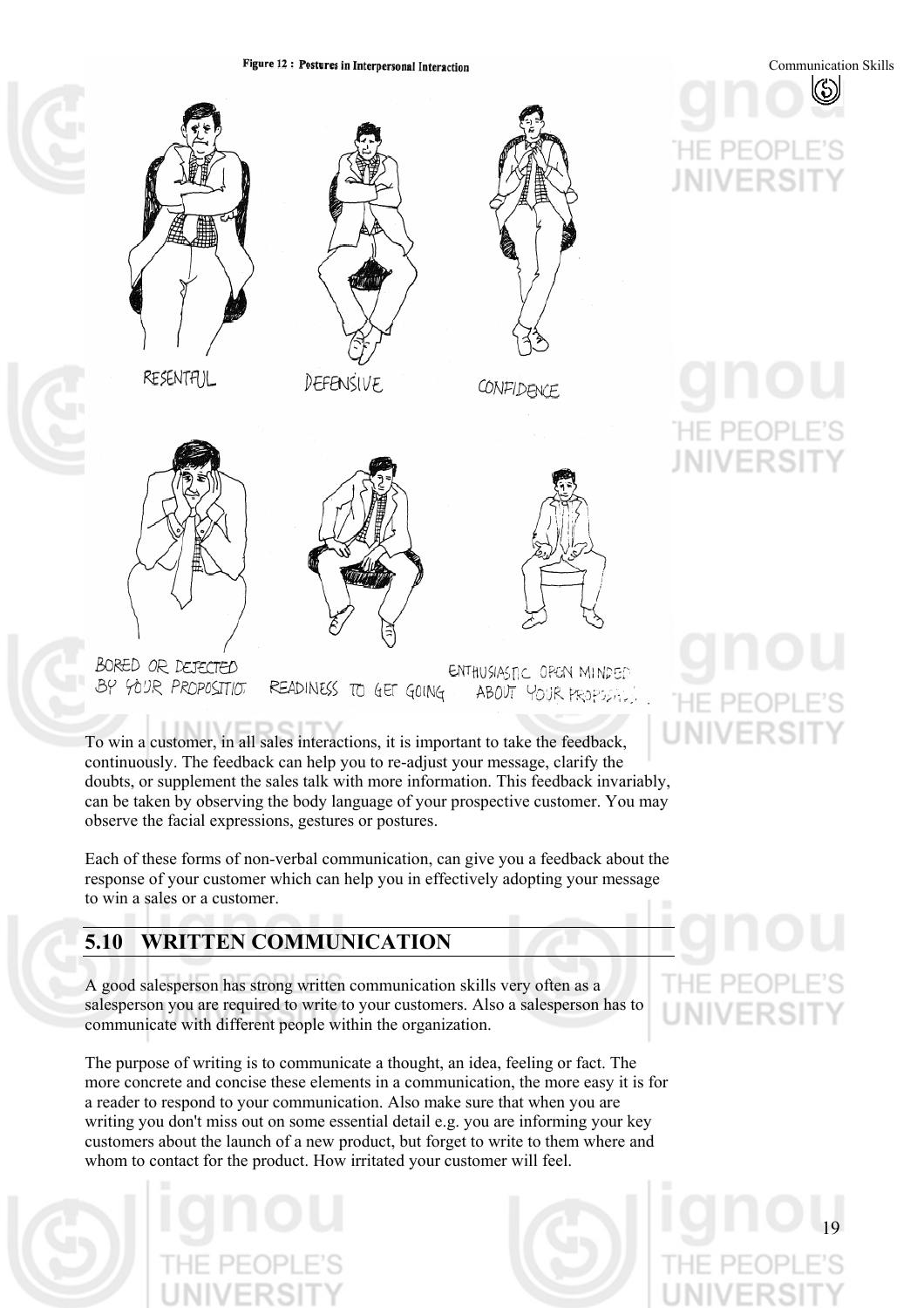#### **Good letter writing**

Selling Skills:

KS

Whenever writing to your customers be as specific as possible, giving all the pertinent information as accurately as possible. Keep only the required information in your letter as no customer has spare time these days to go through unnecessary information. As a guideline you can divide your letter into three parts: -

The basic patterns of a routine or good-news letter is :

- Write most important points first,
- give supporting details,
- end with a good-will statement.

Let us take an example of structuring a letter

Poor Thank you for your order. We at Top packaging are happy to do business with companies such as yours and look forward to future 'orders.

Better The corrugated cartons you ordered have been shipped, and you should receive in 15 days. They were sent this morning by train.

The corrugated cartons you ordered were shipped by train this morning. You should receive their in 15 days. At Top packaging we are happy to do business with companies.such as yours.

Often the first sentence of a letter or a memo is weakened by an unneeded opening phrase such as I would like to inform you..., This is to tell you.... etc. For most business correspondence avoid such openings and start right with the main point. On some occasions, it may be useful to refer to the date of previous correspondence.

#### **Structuring refusals or bad news correspondence**

It is always difficult to say no, especially in writing. You can use two approaches, the direct approach and the indirect approach.

The Direct Approach: If you know the receiver well, or when the bad news is expected and not very important say informing a colleague that your report will be completed later than scheduled or telling your boss details of a known problem. When using this approach it is suggested that you should:

- state the bad news simply and directly,
- give the reasons, and
- close with a good-will statement.

Let us take an example of structuring a bad news correspondence using the direct approach.

We have not been able to locate the quotation you requested. We have searched our records and haven't been able to find anything similar to one you mentioned.

You may, have better luck by looking in the Times Directory on the above subject.

We hope your search is soon successful.

The Indirect Approach: In this approach it is suggested that you should:

- begin with a neutral opening statement,
- give reasons or circumstances leading to bad news,
- state the bad news in as positive terms as .possible,
- give a helpful suggestion or alternative, and
- close with a good will statement.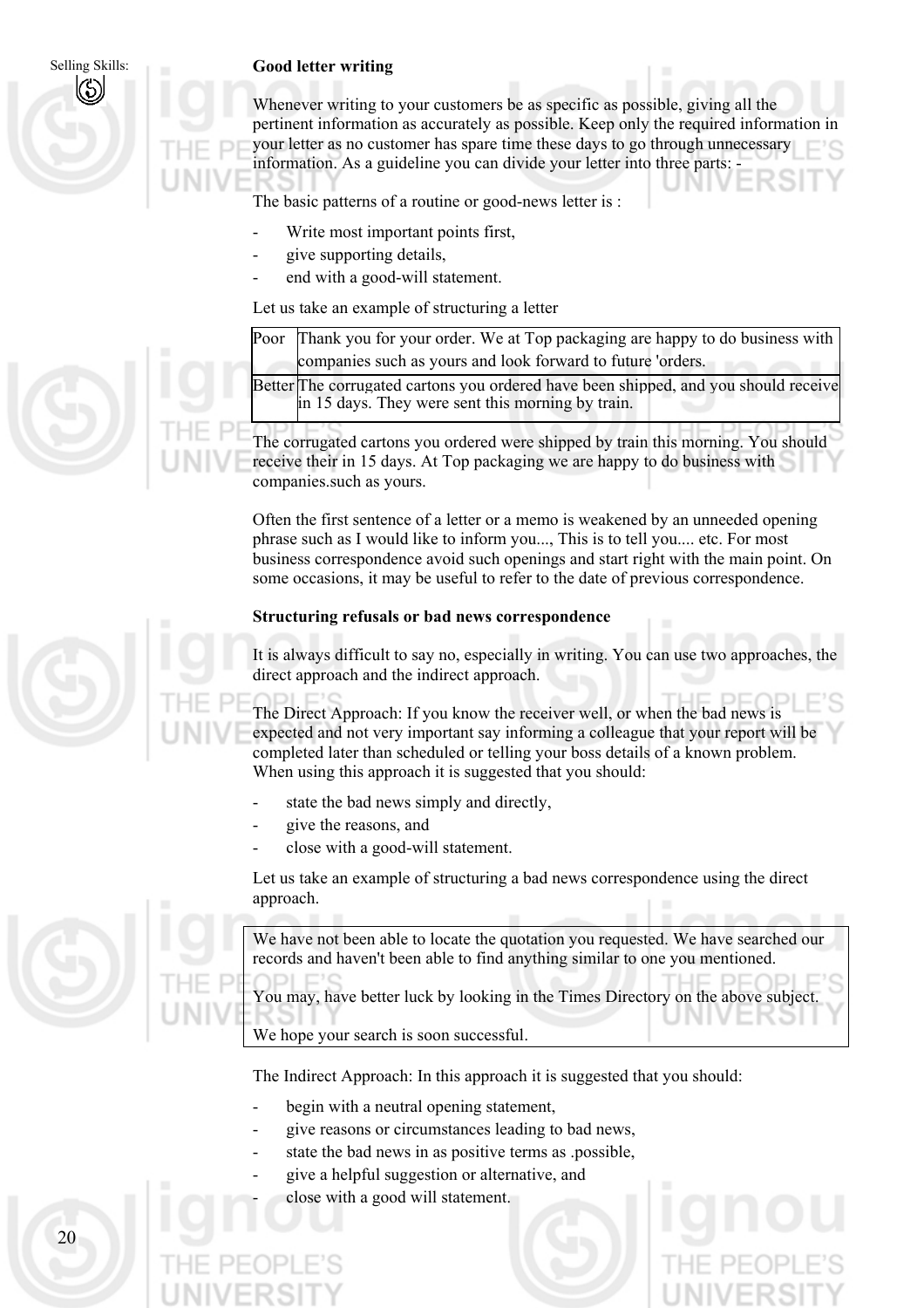Let us take an example of a letter using indirect approach to turn down a request for conference sponsorship.

Every year in February our conference committee meets to discuss the sponsorships from our company, such as your request for Annual Conference. Your proposal arrived in March, after we had already committed our funds for this year. Hence we are unable to help you this year. If your annual conference is going to be a regular event every year, do send us the details by January next year so that we can add this to our list. In the meantime, I wish you every success with your conference.

#### **Activity 2**

Take two sales letter you have been written to you clients. One letter should be on prospecting for business and other a reminder letter for the outstanding. Compare their writing styles

………………………………………………………………………………………… ......................................................................................................................................... ......................................................................................................................................... ........................................................................................................................................

### **5.11 WRITING SALES LETTERS AND OTHER MATERIALS**

A good sales approach would definitely involve the application of the basic principles of communication. In addition, you have the responsibility of establishing trust and belief with your prospects, through your correspondences. All sales communications should resist the use of "Hard selling" approach as its neither creditable nor useful.

The suggestions, therefore are all sales communications must convince the prospect that their purchase will meet their needs, better than the rest and he see a good `valuefor-money' in your brand. In other words, the seller should present their product in terms of what it will do for the buyer. If, as a seller, you think your brand has nothing worthwhile to offer, you would find that your sales message doesn't became convincing. To make your sales message convincing, it is therefore important to identify such distinctive features, which in communication we call as `central selling points'.

In addition, there are other special characteristics of sales letters and sales materials. Some are of these points are as follows, which have been discussed in relation to a sales. Letter shown in Exhibit 1.

Firstly, the general approach centered around four approach. This approach is typically followed to suggest how the receiver will benefit from the purchase. For example, in the letter shown in exhibit 1. It is mentioned that the receiver would have better career opportunities in the Information Technology industry, after doing the course.

Secondly, sales letters emphasise on the overall message, by using specific forceful words and phrases. For example, in the exhibit 1. Word and expression like, unmatched, unique blank semester advantage, state of the act', most qualified, ` etc are used.

Thirdly all sales letters use mechanical means of emphasising on the contents. These mechanical means reange from the use capital letters, underlining specific lines or parts of line, use of colour in the text if it is a printed letter, specific arrangement/placement, box item, etc. For example in the letter shown in Exhibit 1, a few things are written in bold and in capitals.



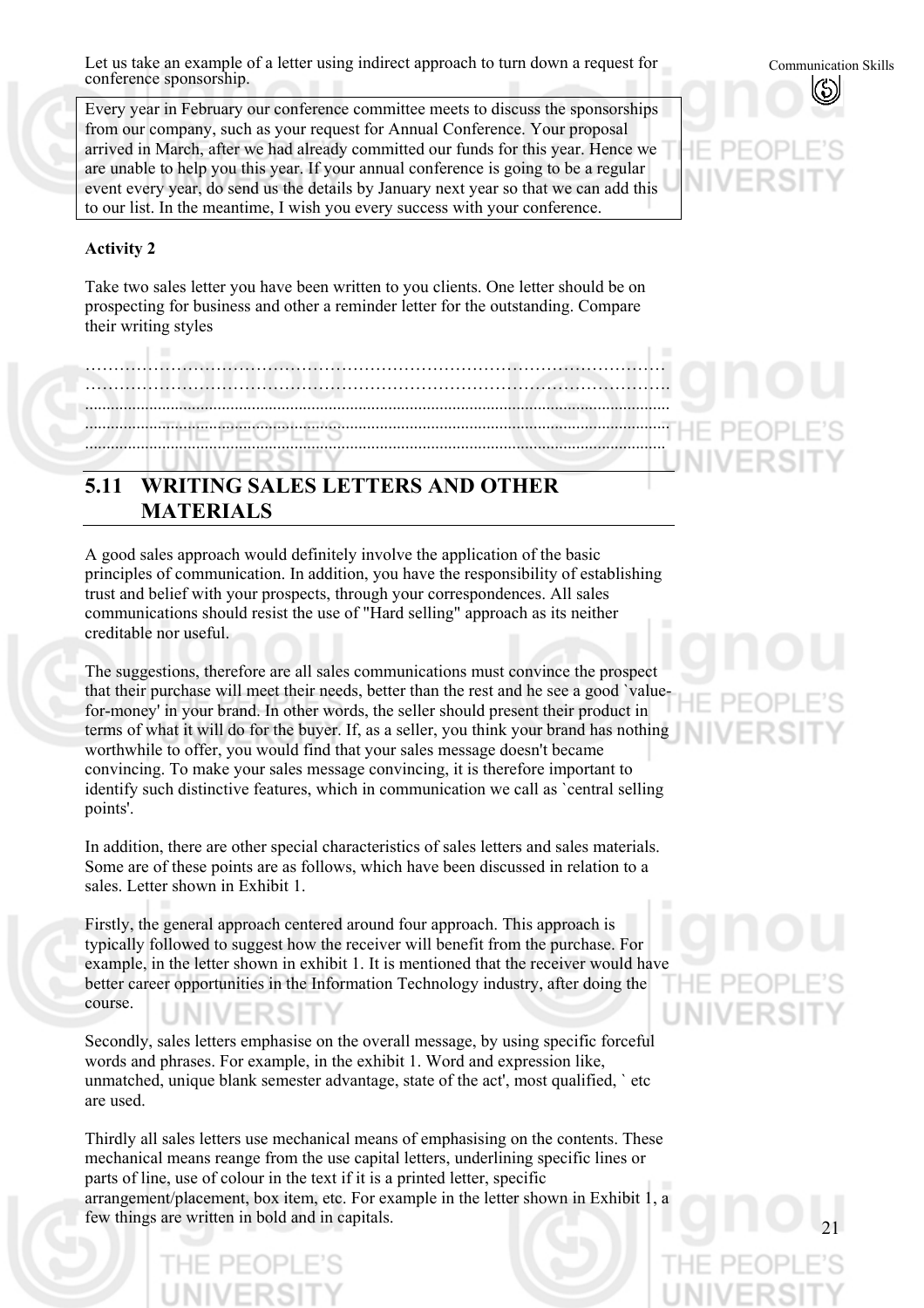**Exhibit 1**  Selling Skills: **TULEC COMPUTER EDUCATION** Dear Mr.

We would like to introduce our self as a premier Software training Organisation in India with an ISO 9001 Certification for conduction of course, courseware design & development.

As you are aware that Information Technology (IT) industry which is taking giant leap and growing at fastest pace. So, is the career opportunities in IT also.

At TULEC the courseware is designed in such a way that it suits the requirements of future IT ASPIRANTS. As, being A Div. Of Tata Infotech Ltd, the quality of courseware academics and services are unmatched. To pace with the future IT industry, TULEC has designed its courseware with a unique blank semester advantage, with its well equipped library, state of art lab, diligent placement cell and above all, most qualified and NTCC faculty, TULEC has made its stand in foremost IT services organisation. That is what TULEC assures in

#### **WALK IN WITH A DREAM**

#### **WALK OUT WITH A FUTURE**

We at TULEC convert every dream into brightening future. For further details of courseware we offer, and various prospects in IT, may we request you to give us an appointment at your convenient hour and day to inform you more about us or you are most welcome at our centre. Hope to hear from you soon

**Yours friend at TULEC** 

PS:

**Special packages for \*Students, \*Housewives \* Working Ladies \* Senior Citizens School Kids** 



Lastly, in general, all sales letters have an informal style of writing. You may observe it in Exhibit 1 also. For example normally in one business letters we invariably white 'sincerely' in the signature block. But in the signature block of this letter in place of 'sincerely'; your' friends at TULEC is written.

#### **5.12 SUMMARY**

The basic purpose of communication is to develop understanding with your audience. In a sales situations your customers are your audience. To be successful in all communication situations, it is important to take feedback form, both, verbal and non-verbal forms. If you are able to take correct feedback you can successful adapt your message to match with the information requirements of your customers.

In this unit all communication related principles were discussed to prepare you to gain the maximum from the next two units, which are on sales negotiations and sales presentations.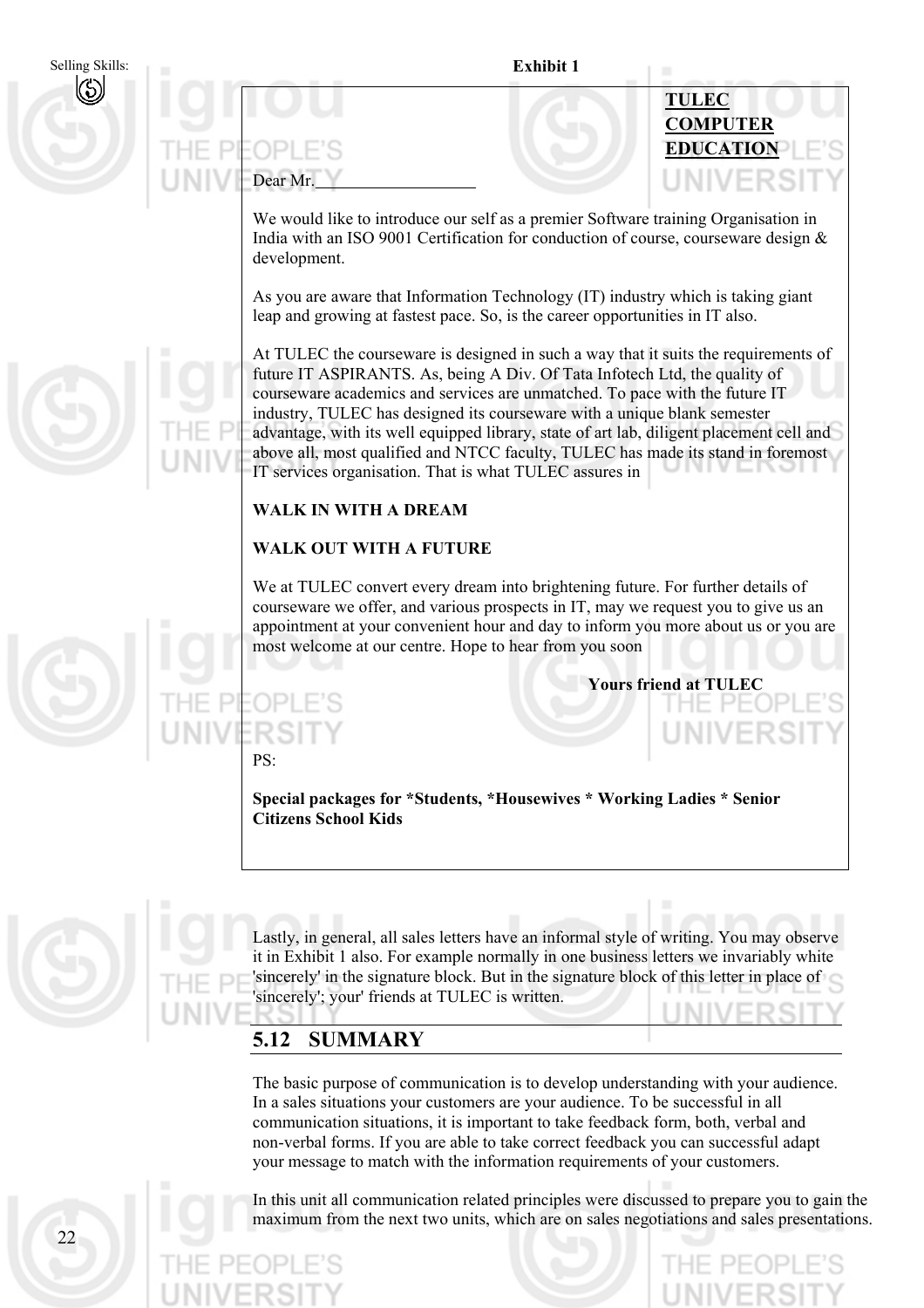## **5.13 KEY WORDS** Communication Skills

JIVER!

**Non-verbal communication:** All forms of communication, without the use of words, both written and spoken.

**Kinesics:** It is another word for body-language.

**Paralanguage :** It relates to voice modulation. Sometimes the way you speak a particular word, can affect its meaning

**Good News v/s Bad News Message:** Typically all messages can be divided into two categories, depending on their impact on the receiver

#### **5.14 SELF-ASSESSMENT QUESTIONS**

- 1. Do you think setting objectives for any sales related communication task are important ? Why?
- 2. What do you understand from non-verbal communications. How does it help in sales interactions.
- 3. From the following letter of 'India Today' identify the four special characteristics of a sales letter.



# Dear Friend,

When it comes to keeping an eye on the nation's pulse, no one does it better than INDIA TODAY. Providing you with news, views and analysis of issues ranging from national politics, sports and entertainment to human interest stories. INDIA TODAY has always given you journalism that is bold, incisive and credible. No wonder then, that INDIA TODAY is the most widely read news magazine in the country.

Now INDIA TODAY brings you the Super Subscription Offer.

Subscribe to INDIA TODAY for 5 years and get a pair of the original 24K gold bonded, impact resistant, distortion free Ray Ban Aviator sunglasses (Arista RB-3 model), absolutely free! Besides, of course, saving a hefty 31% on the cover price.

If you subscribe for 3 years, you get a set of three Parker Vector pens, crafted exclusively for INDIA TODAY subscribers, absolutely free in addition to saving 29% on the cover price.

And even if you subscribe for one year, yon gat the original recordings of six of India's greatest music maestros, in an exclusive gift box, free! Plus a saving of 23/o on the cover price.

To subscribe to INDIA TODAY and get your free gift, simply complete the enclosed reply coupon and mail it with your remittance today. A prepaid business envelope has been provided for your convenience.

We look forward to welcoming you amidst our family of 33.43 lakh readers of INDIA TODAY.

Yours sincerely,